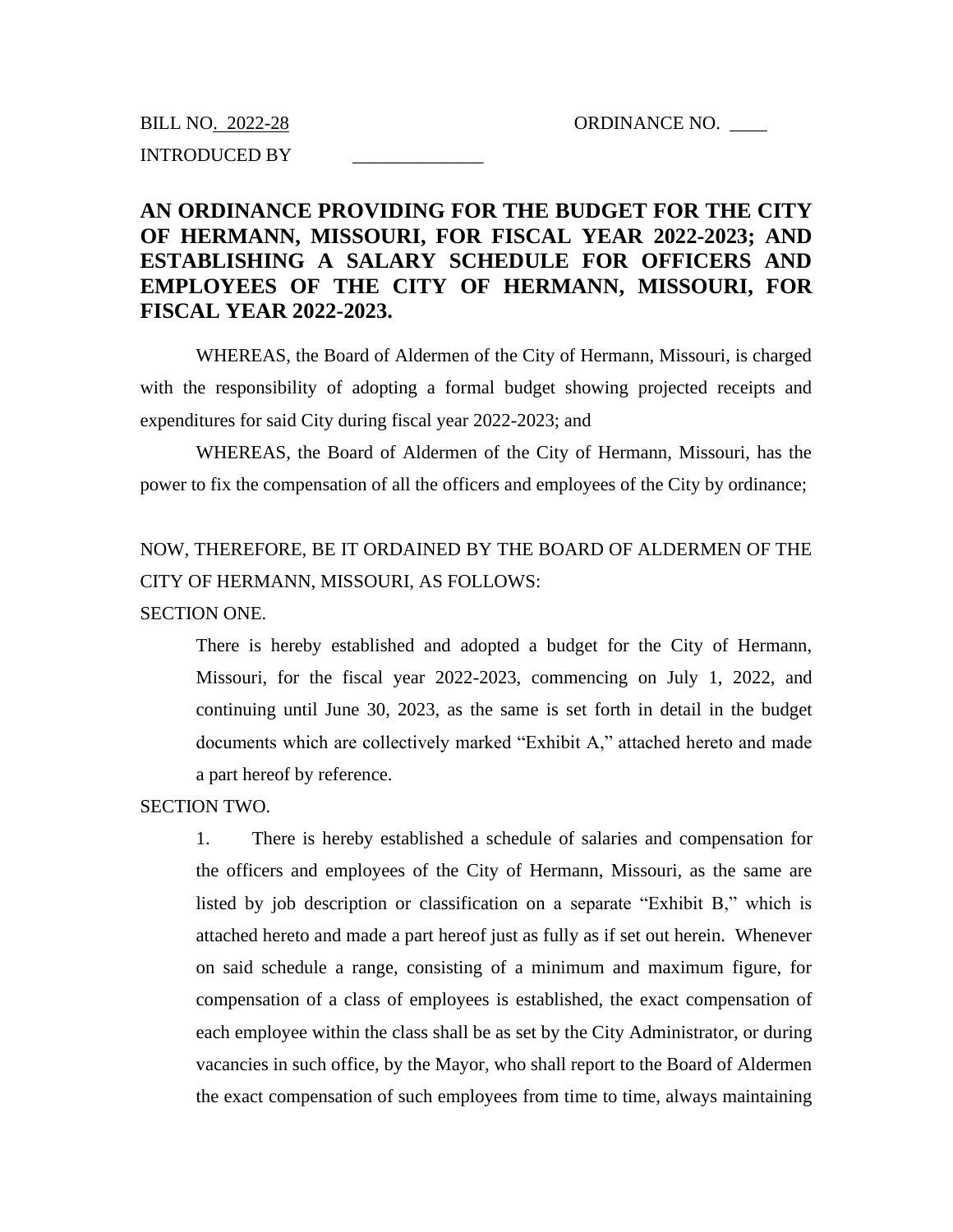a written record for the Board of current compensation level for such employees. The City Administrator, or Mayor, as stated above, shall determine such compensation levels from within the range provided by reference to employee criteria, such as: experience; education and training of the employee; on-job performance; length of service; relative responsibility; degree of difficulty of work; and recommendations of superiors or department heads. The compensation of each employee shall include any special seasonal pay as authorized by the Board of Aldermen upon recommendation by the City Administrator or Mayor, as the case may be, up to the maximum amount stated in said Exhibit B.

2. The salary or compensation of each officer or employee of the City of Hermann, Missouri, shall be as set forth in Exhibit B, commencing on the effective date hereof, and shall continue at such level, for each respective officer or employee, until June 30, 2023, or until such salary or compensation or range of compensation is changed by ordinance on a subsequent date; subject to the authority, hereby created, of the City Administrator, or Mayor, as stated above, to make periodic adjustments in the compensation of employees not elected or appointed to a specific term, for whom a range of compensation is established in the schedule, taking into account the factors listed in paragraph 1 of Section Two of this ordinance as well as the effects of inflation, cost of living, and other general economic indicators.

3. Nothing contained in this ordinance shall be construed or be effective to change in compensation for any officer elected or appointed to a definite term. During the current term to which such officer has most recently been elected or appointed, any change in the compensation of an officer or employee so appointed to definite term shall be effective only after the termination of such definite term.